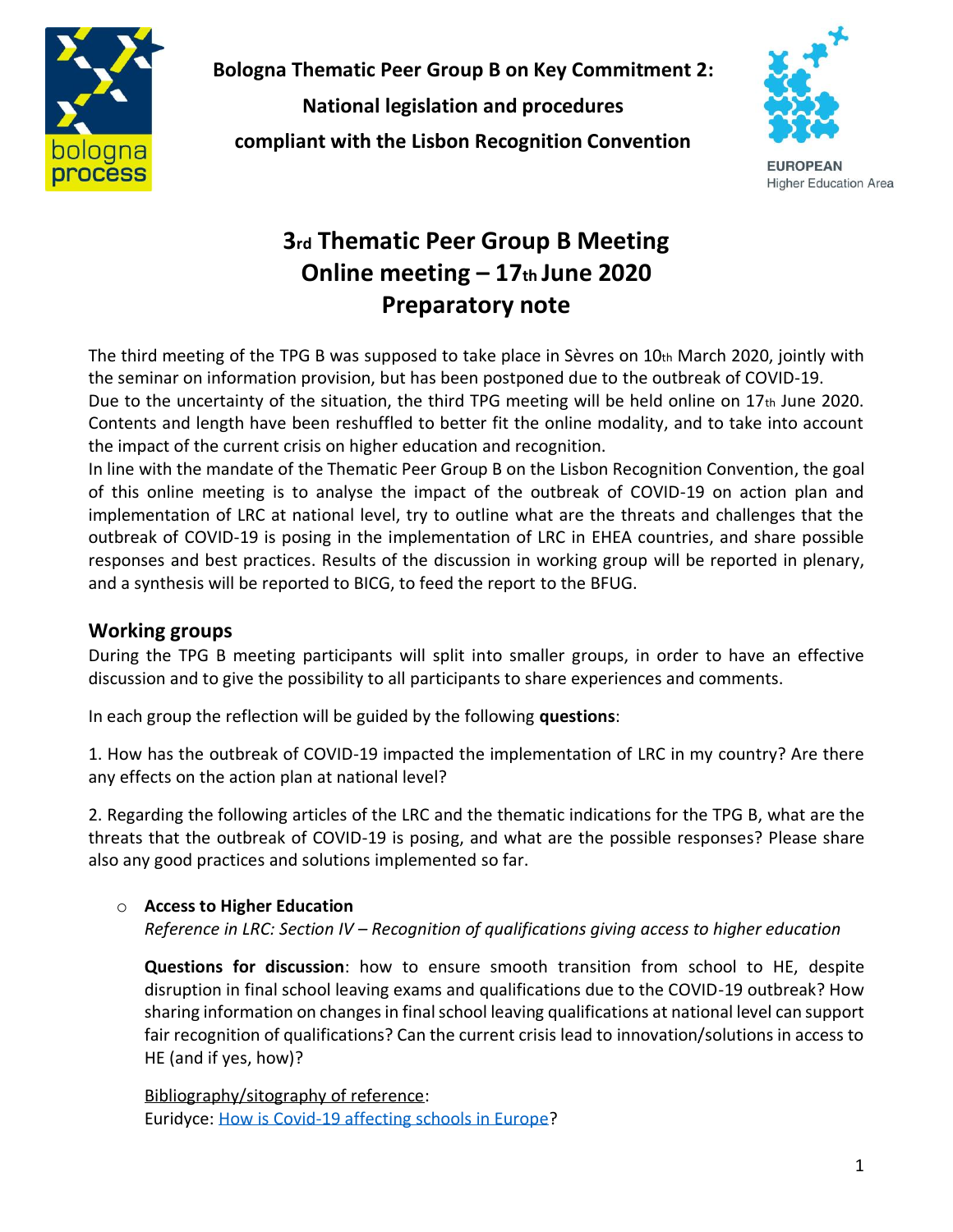

**Bologna Thematic Peer Group B on Key Commitment 2:**

**National legislation and procedures**

**compliant with the Lisbon Recognition Convention**



**EUROPEAN Higher Education Area** 

UNESCO: [Global Monitoring of school closures caused by COVID-19](https://en.unesco.org/covid19/educationresponse)

#### o **Recognition of qualifications held by refugees**

*Reference in LRC: Section VII – Recognition of qualifications held by refugees, displaced persons and persons in a refugee-like situation*

**Questions for discussion**: could COVID-19 create additional barriers and obstacles for recognition of qualifications held by refugees? Can it represent on the other hand a call for their recognition, looking to new needs that can emerge in societies due to the crisis (e.g. need of professionals in the health sector, etc.)?

#### Bibliography/sitography of reference:

CoE and UNHCR: [support members states in bringing refugee health workers into the fight](https://www.coe.int/en/web/portal/-/council-of-europe-and-unhcr-support-member-states-in-bringing-refugee-health-workers-into-the-fight-against-covid-19)  [against COVID-19](https://www.coe.int/en/web/portal/-/council-of-europe-and-unhcr-support-member-states-in-bringing-refugee-health-workers-into-the-fight-against-covid-19)

TIME: [Healthcare Workers from Refugee Backgrounds Want to Help Fight COVID-19](https://time.com/5826166/refugees-coronavirus-healthcare/) EUA: [Covid-19, refugees, and their medical qualifications](https://eua.eu/resources/expert-voices/166:covid-19,-refugees,-and-their-medical-qualifications-%E2%80%93-why-we-need-to-keep-things-connected.html) – why we need to keep things [connected](https://eua.eu/resources/expert-voices/166:covid-19,-refugees,-and-their-medical-qualifications-%E2%80%93-why-we-need-to-keep-things-connected.html)

#### o **Digitalisation**

*Specific thematic indication for TPG B (cfr [EHEA page on TPG](http://www.ehea.info/page-peer-group-B-LRC) B)*

**Questions for discussion**: has digitalisation at different level (documents, workflow, etc) been part of the solution in response to the impact of COVID-19? How is this relevant for recognition (acceptance of digital credentials, digitalisation of recognition process, etc)?

#### Bibliography/sitography of reference:

Lisbon Recognition Convention Committee Bureau, ENIC-Bureau and NARIC Advisory Board: [Recognition of foreign qualifications in times of COVID-19. A reflection document for the ENIC-](https://www.enic-naric.net/reflection-documentrecognition-of-foreign-qualifications-in-times-of-covid-19.aspx)[NARIC Networks and their stakeholders](https://www.enic-naric.net/reflection-documentrecognition-of-foreign-qualifications-in-times-of-covid-19.aspx)

DigiRec White Paper: [Digital student data and recognition](https://www.nuffic.nl/en/subjects/digirec/) DOC CIMEA: Effects of [COVID-19 on Higher Education and recognition. Informative note for HEIs](http://www.cimea.it/files/fileusers/1553_ENG_COVID19_Information_note_April_2020.pdf)

#### o **Recognition of alternative pathways**

*Specific thematic indication for TPG B (cf[r EHEA page on TPG B\)](http://www.ehea.info/page-peer-group-B-LRC)*

**Questions for discussion**: Will the impact of COVID-19 lead to a disruption in qualifications, training and learning outcomes? If yes, how it will be possible to ensure recognition of these forms of disrupted learning? Will the crisis lead to stronger needs and request for short training courses, highly oriented to the job market, and to an increase of microcredentials? Can we expect a rise in "non-traditional" forms of learning and of qualifications (MOOCs, etc?)

Bibliography/sitography of reference: